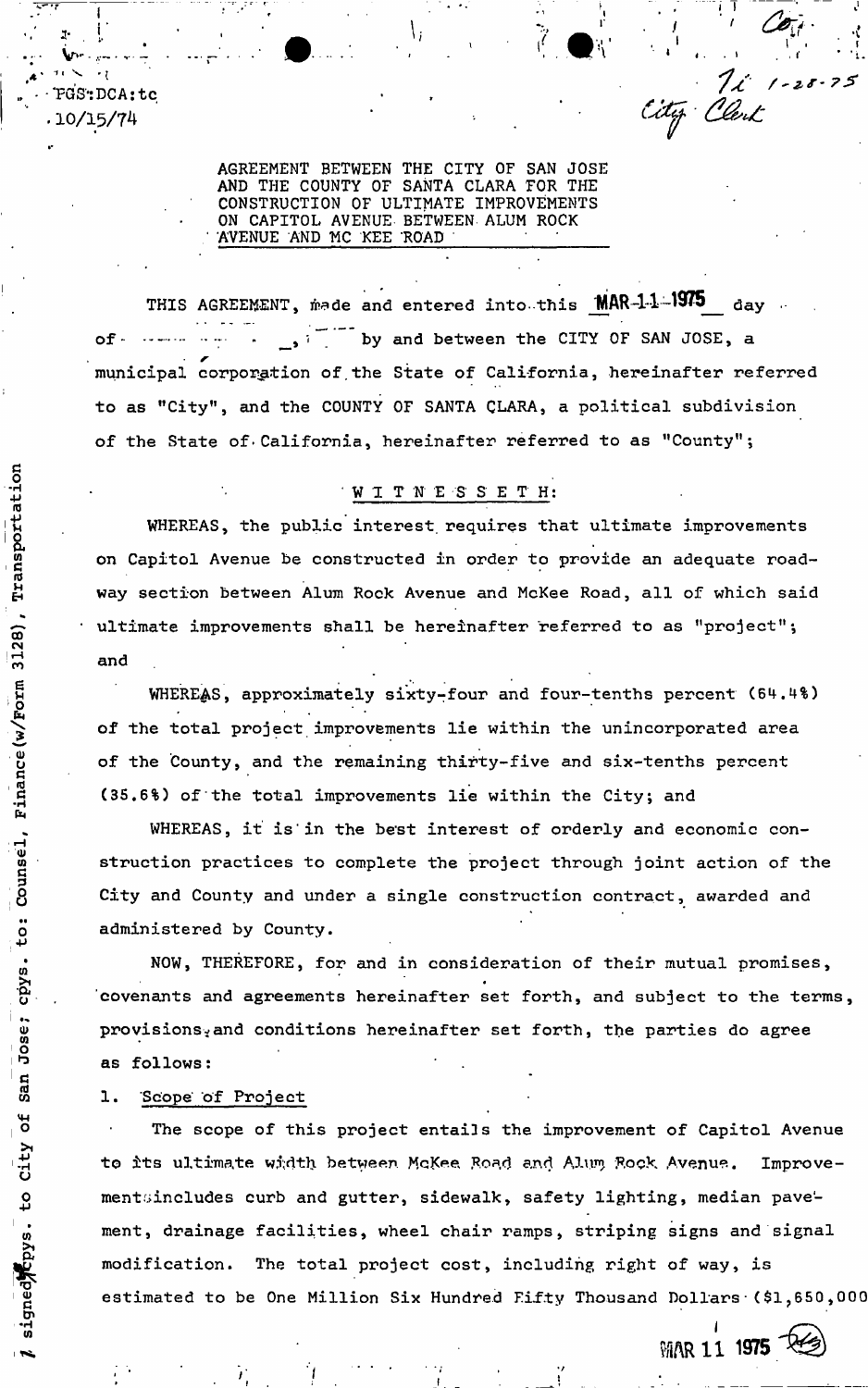The total construction cost as defined hereafter is estimated to be One Million Dollars (\$1,000,000), which is to be shared by the City and the County in accordance with the provisions of this agreement. It is the responsibility of any party to. this agreement, when anticipating a change of the project scope or-a change of the total construction cost exceeding the amount above described, to immediately notify the other party of this agreement. It is only through mutual consent by a revised agreement executed by all parties that the change will then be valid. ^

### 2. Preparation of Plans, Specifications and Estimates

County shall prepare and submit to City for approval plans, specifications and estimates for the construction of the project. Upon approval by City, County shall advertise the project for bid and may award a contract to be supervised to completion by County.

### 3. ' Award of a Construction Contract

In the event that the submitted lowest 'responsible bid exceeds the Engineer's Estimate by ten percent (10%) or more, such bid shall be submitted to City for review and approval prior to the award of a contract.

# H. " Acquisition of Real Property

County shall acquire all the real pr'operty and the necessary temporary easements required for constructing said project, which lies within the unincorporated area of County. City shall acquire all the necessary temporary easements required for constructing said project, which lies within the territorial limits of City. Each party hereto. shall be responsible for and shallfpay its own land acquisition costs, including costs of eminent domain or inverse condemnation, as necessary for the commencement and completion of construction of said project.

### 5. City's Estimated Share of Cost

The "total construction cost" is the sum of the "construction cost".as hereinafter defined, and the "construction inspection cost".

*I* 

-2-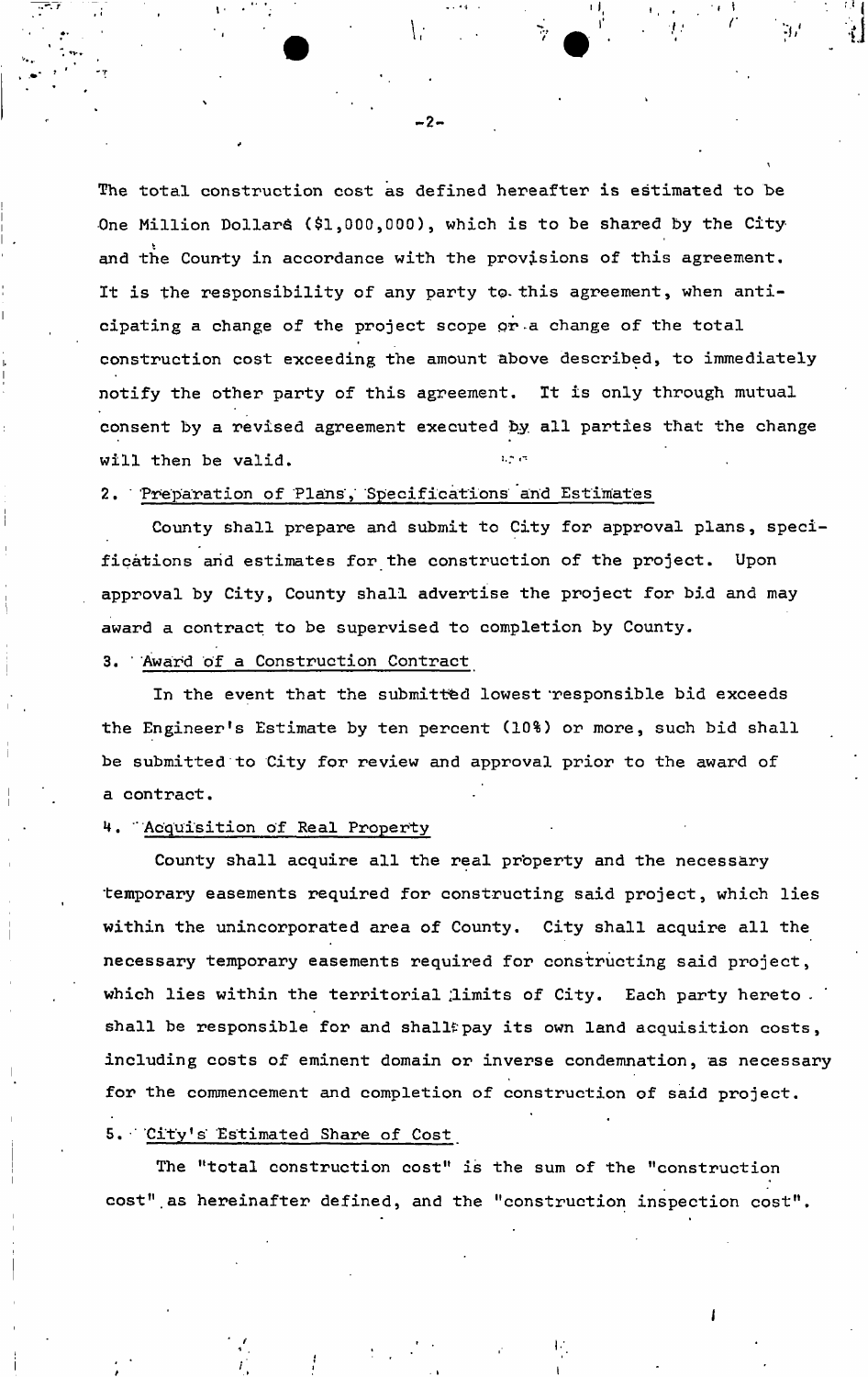As used in this agreement, the term "construction cost" shall mean the total of all costs incurred and expenditures made by the . County in connection with constructing said project, including K engineering-costs and expenses, costs and expenses of preparing plans and specifications, publication, advertising and printing, cost of the construction contract, and cost of extra work and materials in connection with such work authorized by :: County in accordance with the plans and specifications for the Project approved by the City, but excluding the costs and expenses for construction inspection.

The City's share as hereinafter defined, shall be a total of "City's construction cost" plus the "City's construction inspection cost", "City's construction cost" shali be thirty-five and six-tenths percent (35,6%) of "construction cost". "City's construction cost" is estimated'to be the sum of Three Hundred Ten Thousand Dollars \$310,000). "City's construction inspection cost" shall be fifteen percent (15%) of "City's construction cost", estimated to be Forty Six Thousand Dollars (\$46,000). The estimated cost to\*City is therefore Three Hundred Fifty Six Thousand Dollars (\$356,000).

City agrees to pay to County the sum of Three Hundred Twenty Nine Thousand Dollars (\$329,000) upon demand of County which said demand shall be made by County no later than the 21 days after County advertises the project for bids. '

# 6. ' Insurance

County shall require any contractor awarded a contract for any portion of said project to secure and maintain in full force and effect at all times during construction of said project and until said project is accepted by County, public liability and property damage insurance in forms and limits of liability and satisfactory and acceptable to both City and County, insuring City and County, and their respective officers and employees, from and against any claims, loss, liability, cost of expense arising out of or in any way connected with the construction of said project.

-3-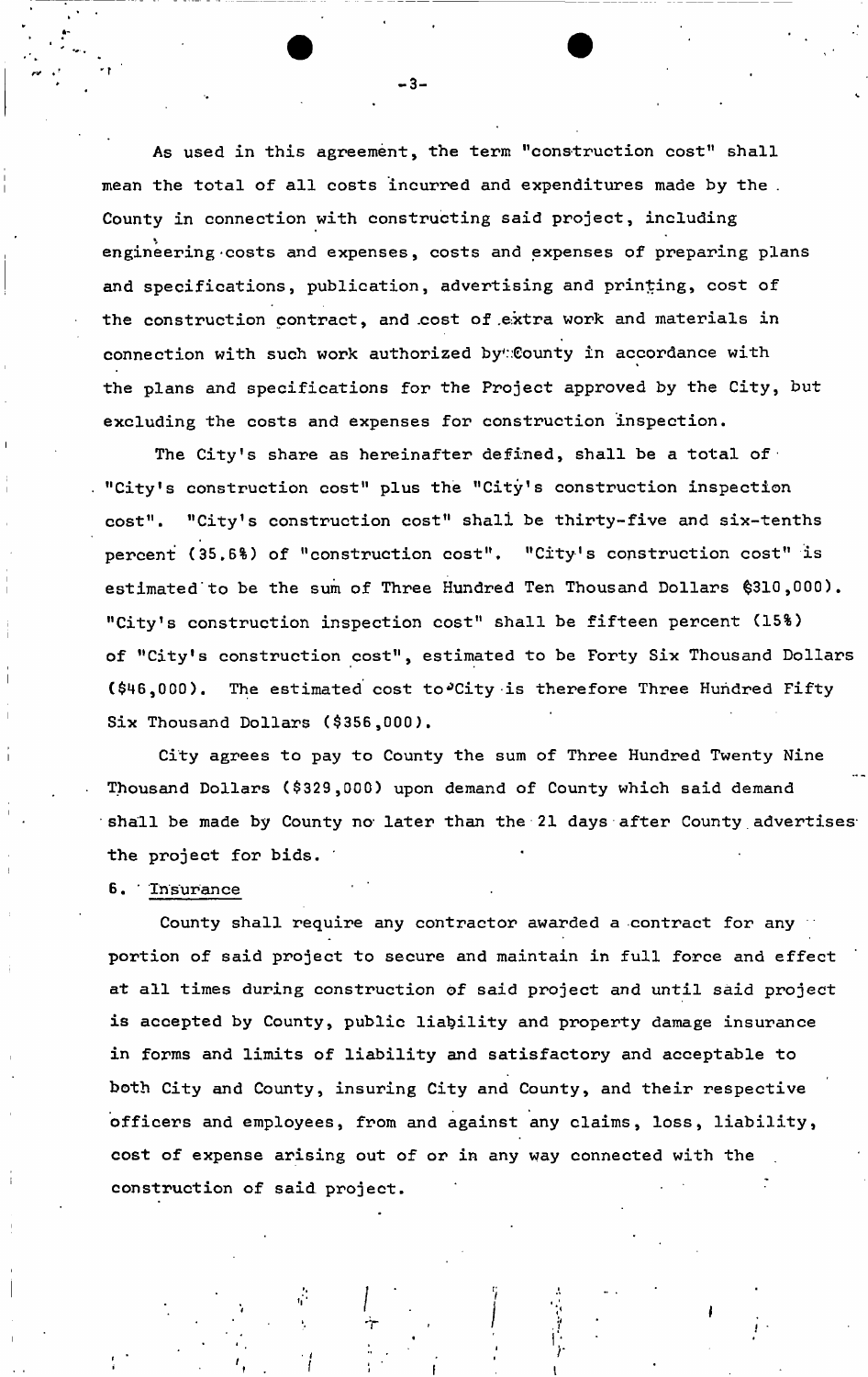The aforementioned policy shall contain a provision that the insurance afforded thereby to City and County and their respective officers' and employees shall be primary insurance to the full limits of liability of the policy, and that if the City or County, or their respective officers and employees, have other insurance against a loss covered by such policy, that other insurance shall be excess insurance only.

# 7. Final Cost to City

Upon completion of said project County shall submit to City a final accounting of the-"construction cost". The final sum that shall be paid by City as 'its share of the "total construction cost" shall be computed as thirty-five and six-tenths percent (35,6%) of the actual "construction costs" plus fifteen percent (15%) of said amount for City's share of inspection costs. This final sum shall be the actual cost and final cost to City. If the actual cost is more than the amount of the deposit paid by the City to County, City shall pay to County the difference. If the actual cost is less than the amount of the deposit paid by City to County, County shall refund to City the difference.

## 8. Records and Accounts

County shall keep, maintain and render available for inspection by City or its authorized representatives, records and books which will provide a complete and accurate account of all costs, fees and expenditures made by County on construction costs of said project.

# 9. Annexation

In the event any portion of the area within the limits of said project is annexed to the City before date of advertising of said project by County, City's share of the "total construction costs" shall be increased in proportion to the amount of the project improvements in the territory annexed. Upon acceptance of completed project by County, City shall take all necessary steps which lie within its

«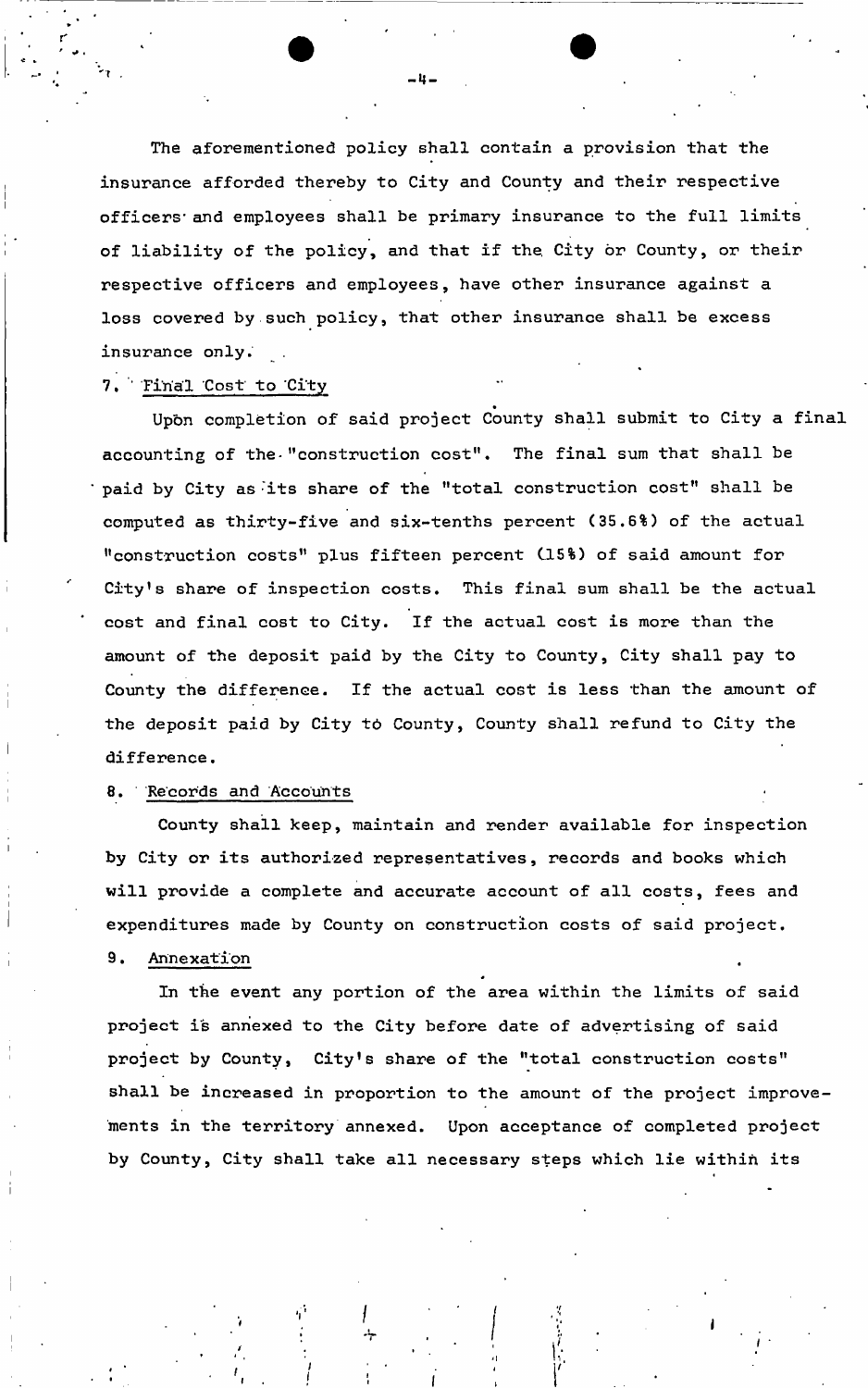powers to annex all unincorporated right of way of Capitol Avenue within the project limits and shall maintain all improvements contained therein.

10. ' Termination

This agreement shall terminate on June 1, 1975 if County has not awarded a contract for construction of the above described project $\cdots$ prior to that date. In the event of such termination County shall refund to City all sums advanced under Paragraph 5 of'this agreement. 11. \* Public Hearings and Environmental Statements

County shall'conduct all public hearings and shall prepare all environmental statements that may be required for said project by existing legislation.

### 12. Administering Agency

In the exercise of this joint powers agreement, County shall be the administering agency and as such shall possess all powers common to both City and County which may be necessary to effectuate the purpose of this agreement, subject only to the manner of exercise of such powers provided herein and the restrictions imposed by law upon County in the exercise of such powers. City hereby grants extra territorial power to County for that area of the project within the City.

WITNESS THE EXECUTION HEREOF the day and year first hereinabove set forth.

CITY OF SAN JOSE, a municipal the State of California *c.HIVf- ATroitnH/* 

|            |                      | Donate atterno DVISIA CHIE |
|------------|----------------------|----------------------------|
|            | Deputy City Attorney |                            |
|            | ATTESRANCIZA GREINER |                            |
|            |                      | eckson Deputy              |
| City Clerk |                      |                            |

APPROVED AS TO FORM

APPROVED AS TO FORM

*<u>Jeice a Jot</u>*<br>Ass to Deputy Co  $\overline{{\tt Deputy}}$  $\overline{\mathtt{Counter}}$ ATTEST: DONALD M. board c AAINS, Clerk 'isors

COUNTY OF SANTA CLARA, a political subdivision of the State of California

Chair**M**an Board **Lef** Supervisors "County"

-5-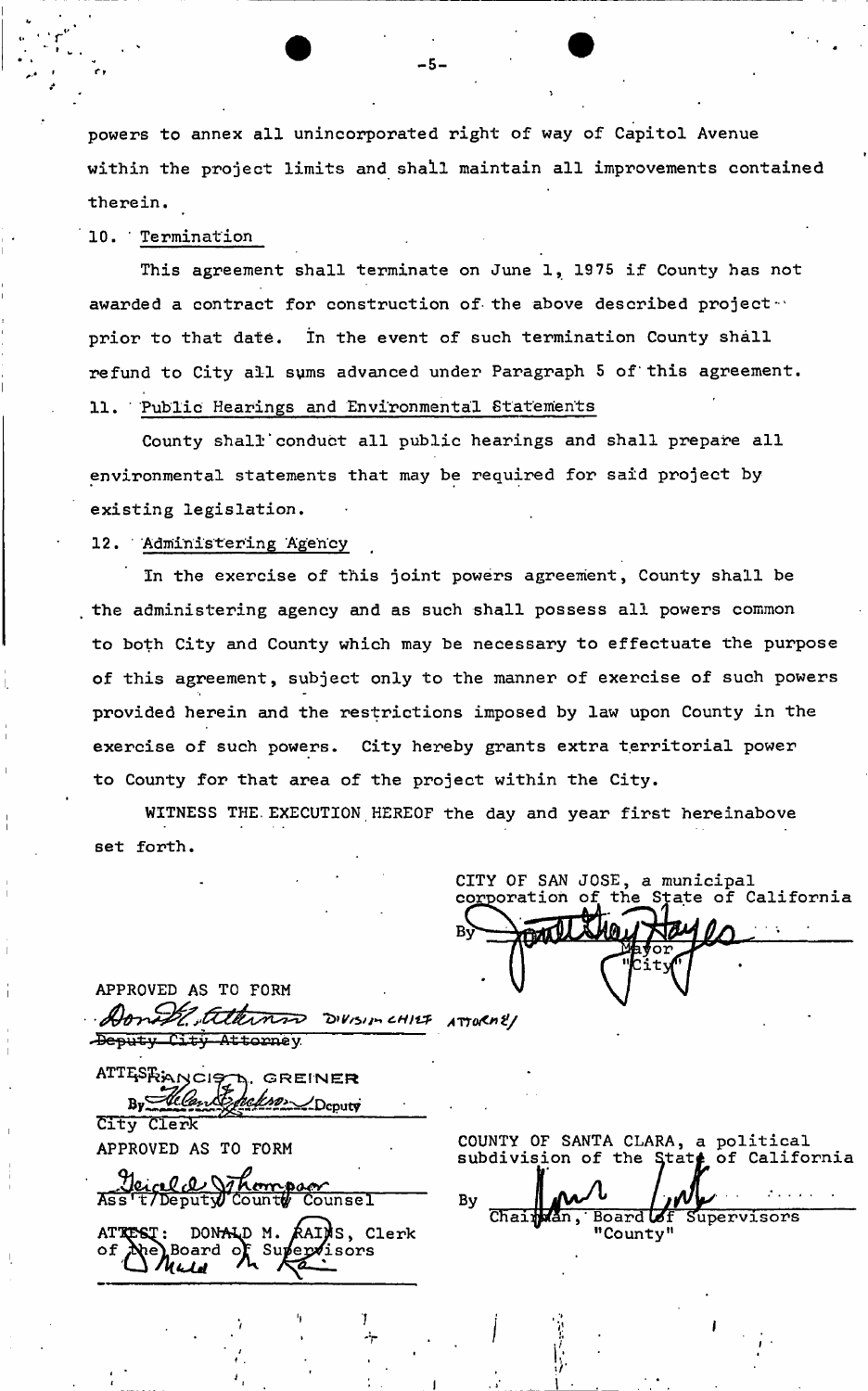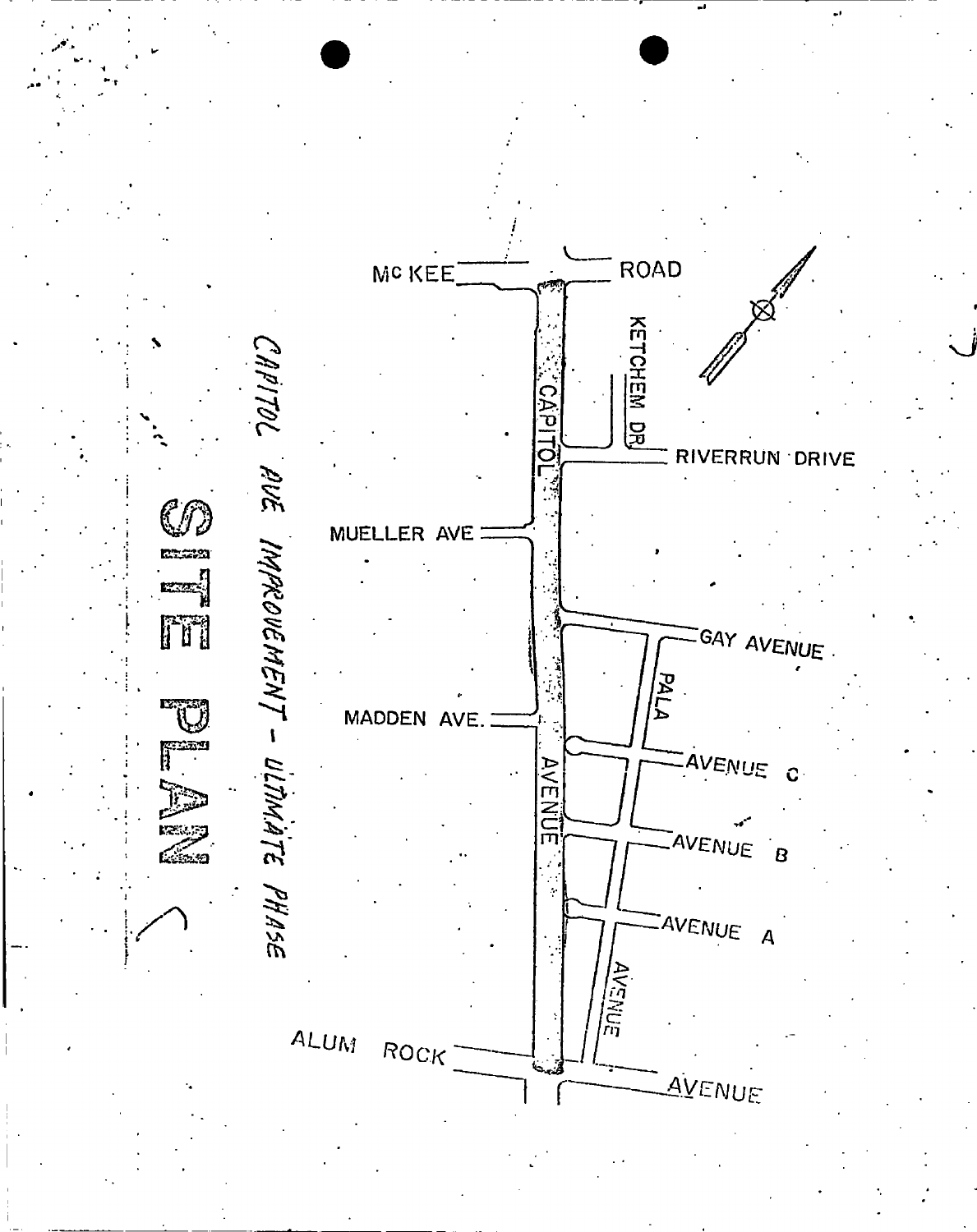**County of Santa Clara** 

**California** 



Office of the Board of Suporvicers **524 County Administration Building 70 West Heddlng Street San Jose, California 86110 299-2323 Area Code 408** 

Sig Sanchez, *District 1*<br>Dominic L. Cortese, *District 2*<br>Dan Mc Corquodale, *District 3*<br>Rodney J. Diridon, *District 4*<br>Geraldine F. Steinberg, *District 5* 

**March 14, 1975** 

**Francis L. Greiner, clerk City of San Jose City Hall 801 North First Street San Jose, California 95110** 

**Subject: Agreement with City of San Jose** 

**for Construction of Ultimate Improvements on**  Capitol Avenue between Alum Rock Avenue and **McKee Rpad . . , ,** 

**Dear'Mr. Greineti** 

...... Enclosed you will find a fully executed copy of the **Enclose Subject agreement between the County of Santa Clara** and the party named above. The Board of Supervisors at its regularly scheduled meeting on March 11, 1975 approved this agreement on behalf of the County. **approved this agreement on behalf of the County.** 

**• . • • ' • : . • .** *>* **- i • \* . • •** 

**The enclosed copy is for your records.. .** 

**• . Very truly:yours,** 

**BOARD OF SUPERVISORS Donald M. Rains, Clerk** 

**Deputy Clerk** 

DMR.vas **Enclosure** 

**CCt Finance . Transportation**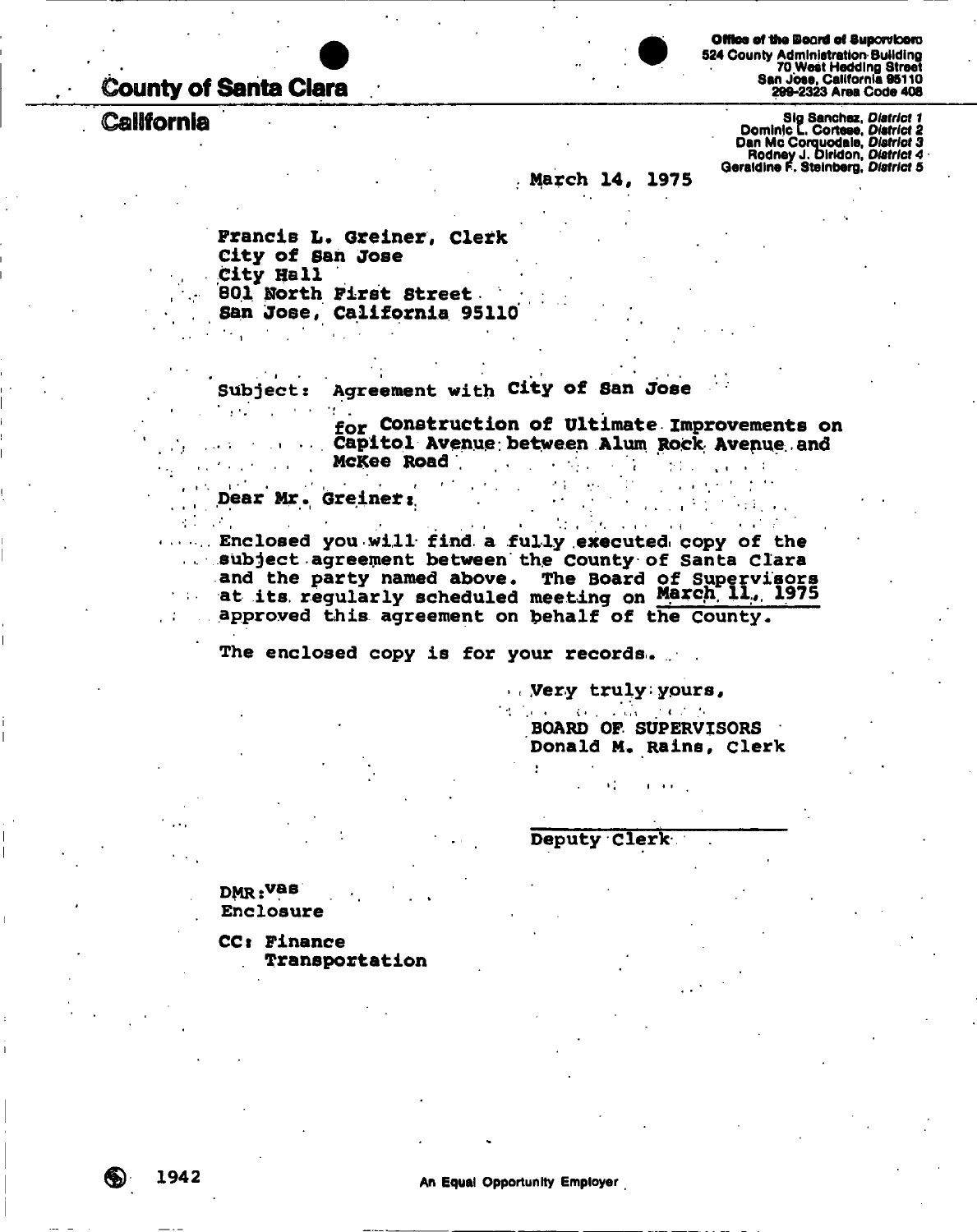Change Order No.

### **BOARD OF SUPERVISORS SANTA CLARA COUNTY**

March 14, 1975

### Agreement

The following contract was awarded for change forder was approved by the

Board of Supervisors at a meeting held:

March 11 19.75

Project to be charged Agreement with City of San Jose for Construction<br>of Ultimate Inroovements on Capitol Avenue between Alum Rock Avenue and McKee Road

|     | For the amount of \$ per copy of Agreement attached city of San Jose |  |  |
|-----|----------------------------------------------------------------------|--|--|
|     |                                                                      |  |  |
|     |                                                                      |  |  |
|     |                                                                      |  |  |
| ___ | .                                                                    |  |  |

Budget Item.  $\mathcal{L}$  (for Controller's use).

Bonn <u>'ains foras</u>

DONALD M. RAINS Clerk of the Board

vas

WHITE -- CONTROLLER TYP.  $\bullet$  3128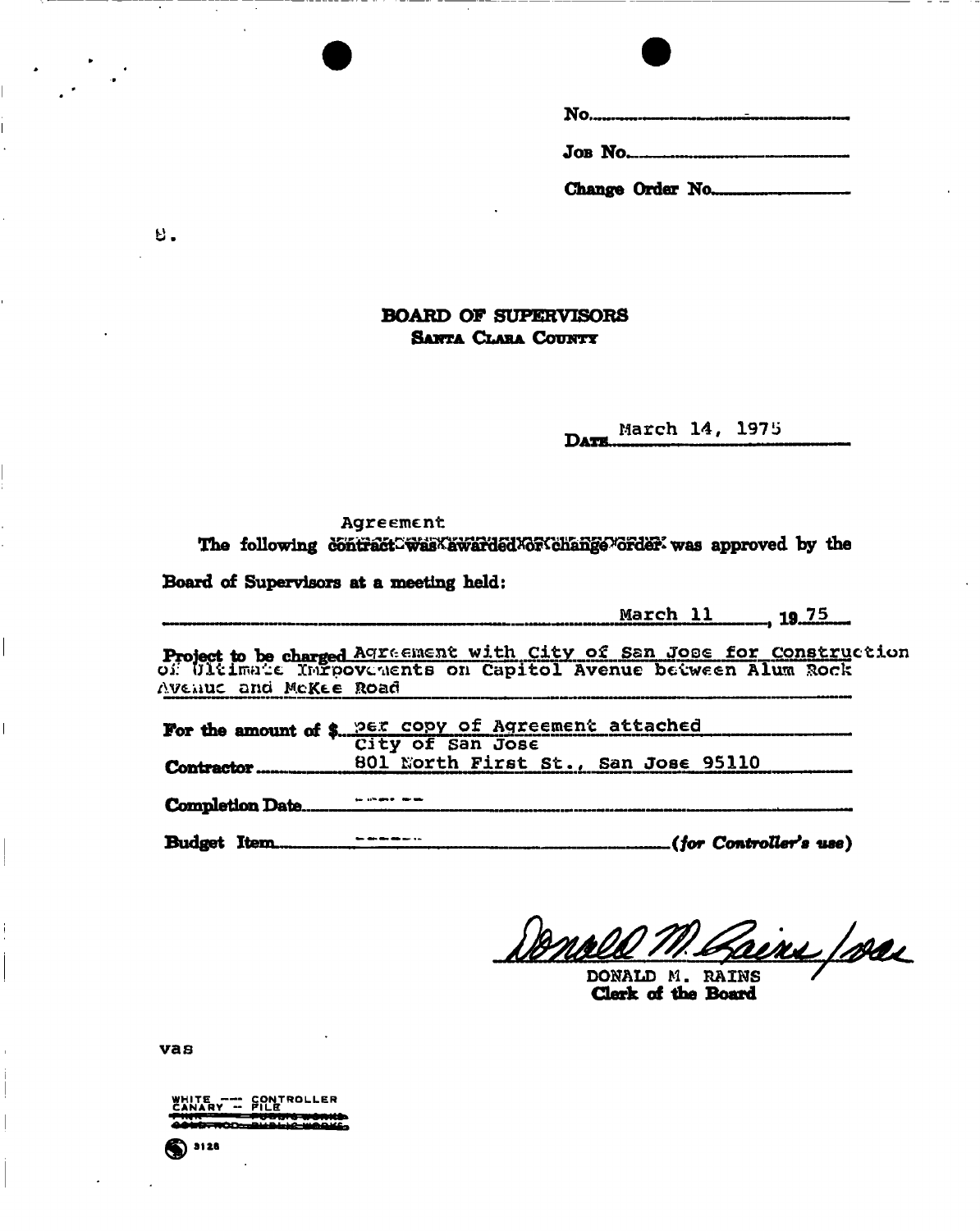| <b>County of Santa Clar</b> | 1555 Berger Drive<br>San Jose, California 95112 |
|-----------------------------|-------------------------------------------------|
|                             |                                                 |

• Cainornia

TRANSPORTATION AGENCY **Dopartmentspt:PubHorfWorks**<br>1555 Berger Drive

#### TRANSMITTAL MEMORANDUM S.D.

#### Page lof 2

| -<br>$\sim$<br>٠ |  |
|------------------|--|
|                  |  |

3

DATE: February 11, 1975.

FOR: BOARD OF SUPERVISORS AGENDA OF February 25, 1975

FROM: WANDNIINI, TRANSPORTATION DEVELOPMENT

TITLE: AGREEMENT BETWEEN THE CITY OF SAN JOSE AND THE COUNTY OF SANTA CLARA FOR THE CONSTRUCTION OF ULTIMATE IMPROVEMENTS OF CAPITOL AVENUE BETWEEN ALUM ROCK AVENUE AND MC KEE ROAD

#### DESCRIPTION:

#### Introduction

The attached agreement provides for the ultimate improvement of Capitol Avenue between Alum Rock Avenue and McKee Road. This improvement project is a joint agency project with the City of San Jose and is the final phase of a two-phase improvement program on this section of Capitol Avenue. The interim phase was administered by the City of San Jose and is now completed. The ultimate phase will be administered by the County. It is proposed that the City of San Jose and the County shall share in the construction cost of the ultimate phase as follows: 35.6% (City) and 64.4% (County). The County's estimated share is \$650,000.

#### Background

On August 8, 1972 the Board approved a staff report that Capitol Avenue between Alum Rock Avenue and McKee. Road was to be improved as a joint agency project with the City of San Jose and that the improvements be done in two phases; the interim phase was to be administered by the City of San Jose, and. the ultimate, phase was to. be administered by the County.

On June 5, 1973 the City of San Jose and the County jointly executed a cost sharing agreement for the interim improvement of Capitol Avenue between Alum Rock Avenue and McKee Road.

On July 3, 1973 the City of San Jose and the County jointly executed an amendment to the interim improvement agreement to modify the scope of the interim improvement in order to accelerate the ultimate phase.

On February 4, 1974 the contract for the interim improvement was awarded to Leo F. Piazza Paving Company. On September 30, 1974 the interim project was completed and accepted by the City of San Jose.

| APPROVED:                | JAMES POTT | HOWARD CAMPEN                  |
|--------------------------|------------|--------------------------------|
| AGENDA DATA:             | DATE:      | $\frac{1}{2}$<br>BOARD ACTION: |
|                          | ITEM NO:   |                                |
| $\left( 9, 755$ REV 2/73 |            |                                |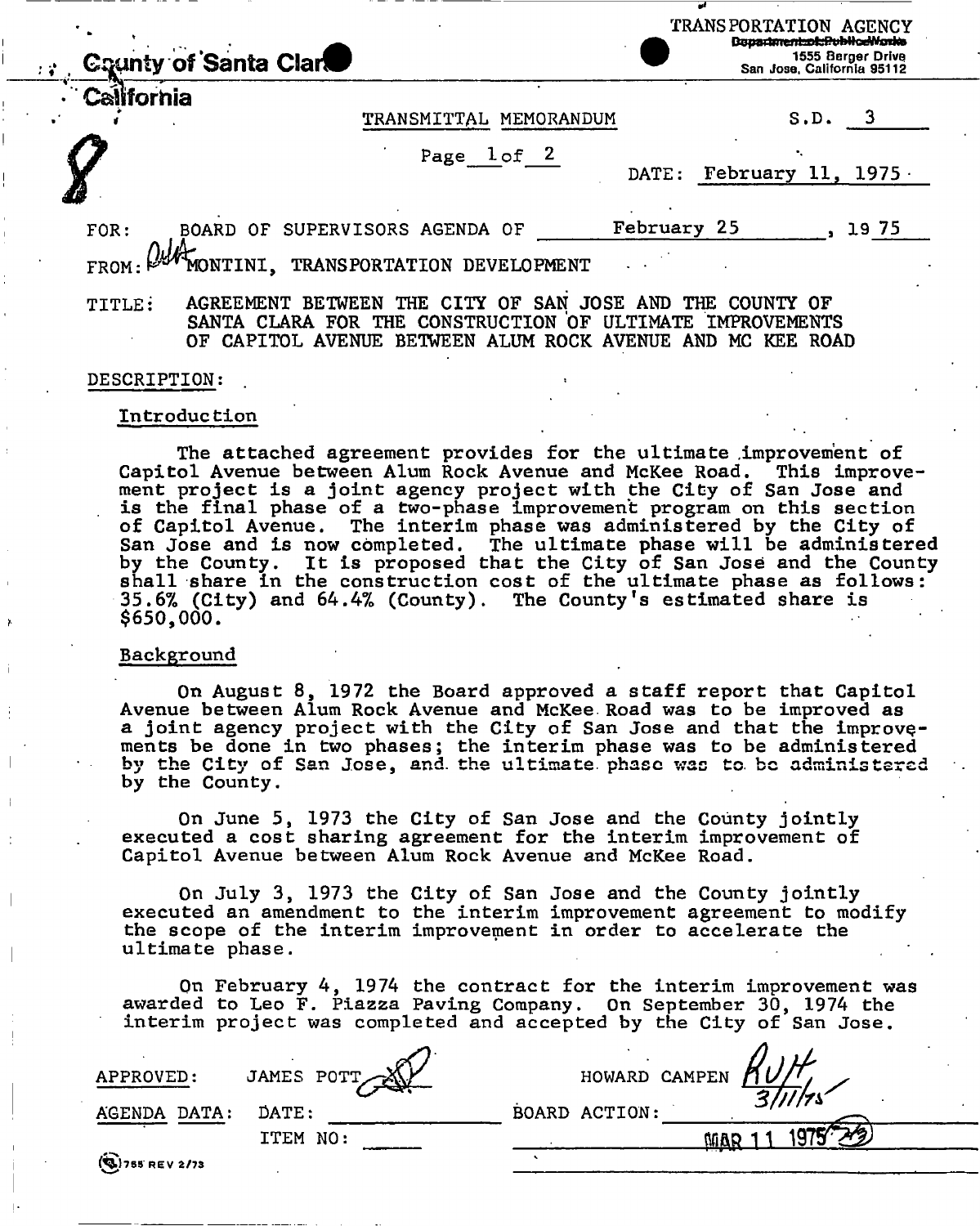

#### Page 2 of 2

### DATE: February 11, 1975

#### February 25, 1975 DATE OF AGENDA:

• *4* >

 $\mathbf{F} \times \mathbf{r}$  . In the  $\mathbf{F}$ 

TITLE: AGREEMENT BETWEEN THE CITY OF SAN JOSE AND THE COUNTY OF SANTA CLARA FOR THE CONSTRUCTION OF ULTIMATE IMPROVEMENTS OF CAPITOL AVENUE BETWEEN ALUM ROCK AVENUE AND MC KEE ROAD

On January 28, 1975 the City Council of the City of San Jose approved and executed the attached cost sharing agreement for the ultimate improvement of Capitol Avenue between Alum Rock Avenue and McKee Road.

#### Project Status

There are 30 parcels involved in the improvement project. Of these 30 parcels, 28 parcels have been settled and 2 parcels remain unsettled. Utilities are being relocated and undergrounded at present. Final plans and specifications are being reviewed by the City of San Jose. If the project is approved, it can be advertised and awarded in March, 1975 and completed by December, 1975.

#### Alternatives

There are two alternatives for Board action on this agreement. (1) Disapprove and not execute the agreement. (2) Approve and execute the agreement. The first alternative would be contrary to previous Board action and previous County expenditures of \$800,000 for engineering and right of way acquisition. The second alternative would be consistent with the Board's previous commitment but would also require an additional County expenditure of \$100,000. . (County's share of increased cost.)

Because of the skyrocketing inflation in construction costs, the funds included in.the approved road budget for this ultimate project are now insufficient.

If the agreement is executed, a budget transfer of \$100,000 will be required to cover the County's share of the increased cost. The City will contribute an additional'\$56,000.

The budget increase and the budget transfer request are being concurrently presented to the Board under the County Executive's portion of this agenda.

#### Recommendation

Approval and execution of this agreement are recommended.

Three copies of this Agreement shall be sent to the City Clerk after execution.

### LM:AKC: vlt

attachments

cc: A. R. Turturici, Director of Public Works, City of San Jose **Se077 REV 2/69**